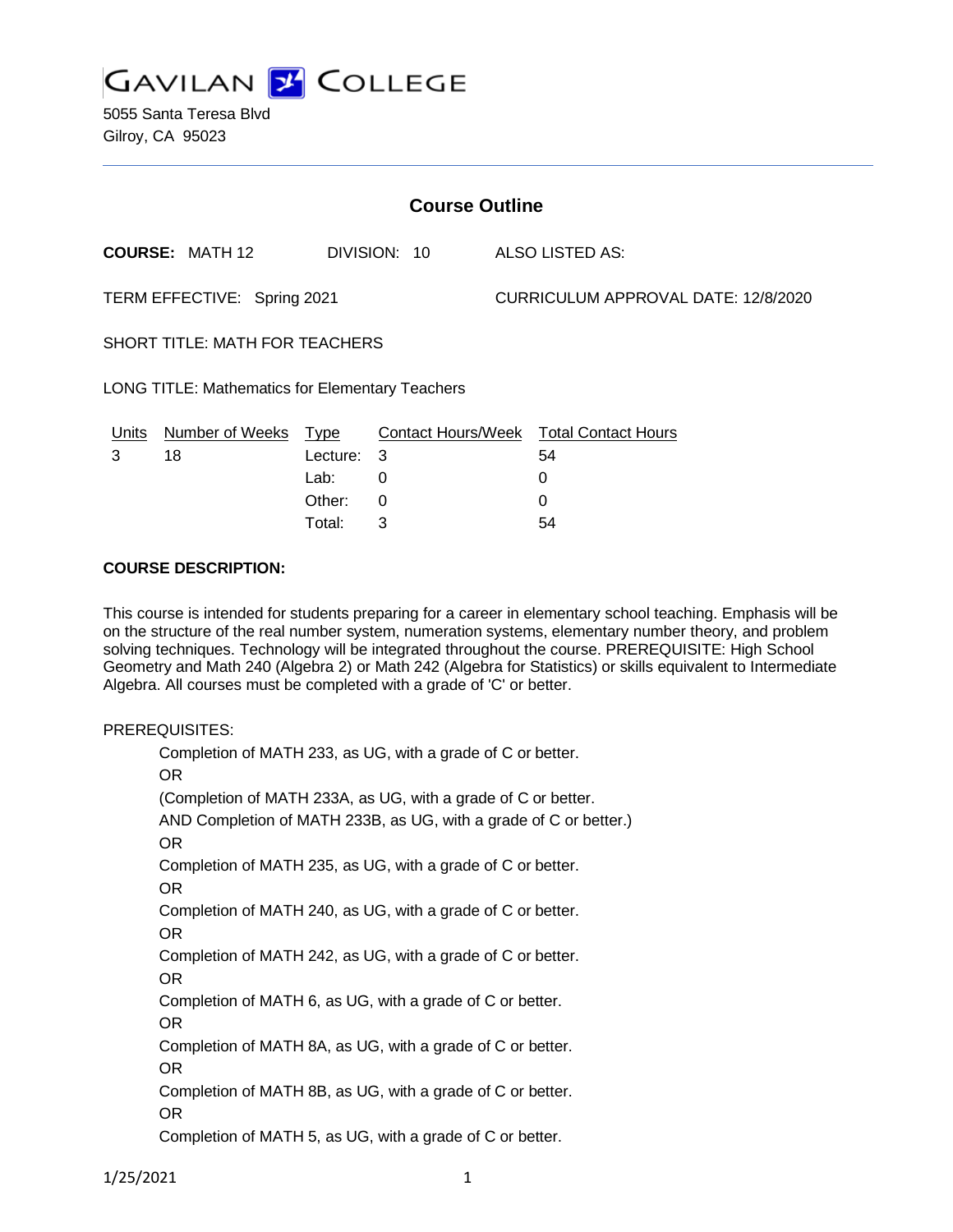OR Completion of MATH 14, as UG, with a grade of C or better. OR Completion of MATH 7, as UG, with a grade of C or better. OR Completion of MATH 1A, as UG, with a grade of C or better. OR Completion of MATH 1B, as UG, with a grade of C or better. OR Completion of MATH 1C, as UG, with a grade of C or better. OR Score of 33 on Intermediate Algebra OR Score of 13 on Pre-Calculus OR Score of 2700 on Accuplacer Math OR Score of 2600 on MM Placement Tool Math

### COREQUISITES:

CREDIT STATUS: D - Credit - Degree Applicable

### GRADING MODES

L - Standard Letter Grade

REPEATABILITY: N - Course may not be repeated

### SCHEDULE TYPES:

- 02 Lecture and/or discussion
- 05 Hybrid
- 71 Dist. Ed Internet Simultaneous
- 72 Dist. Ed Internet Delayed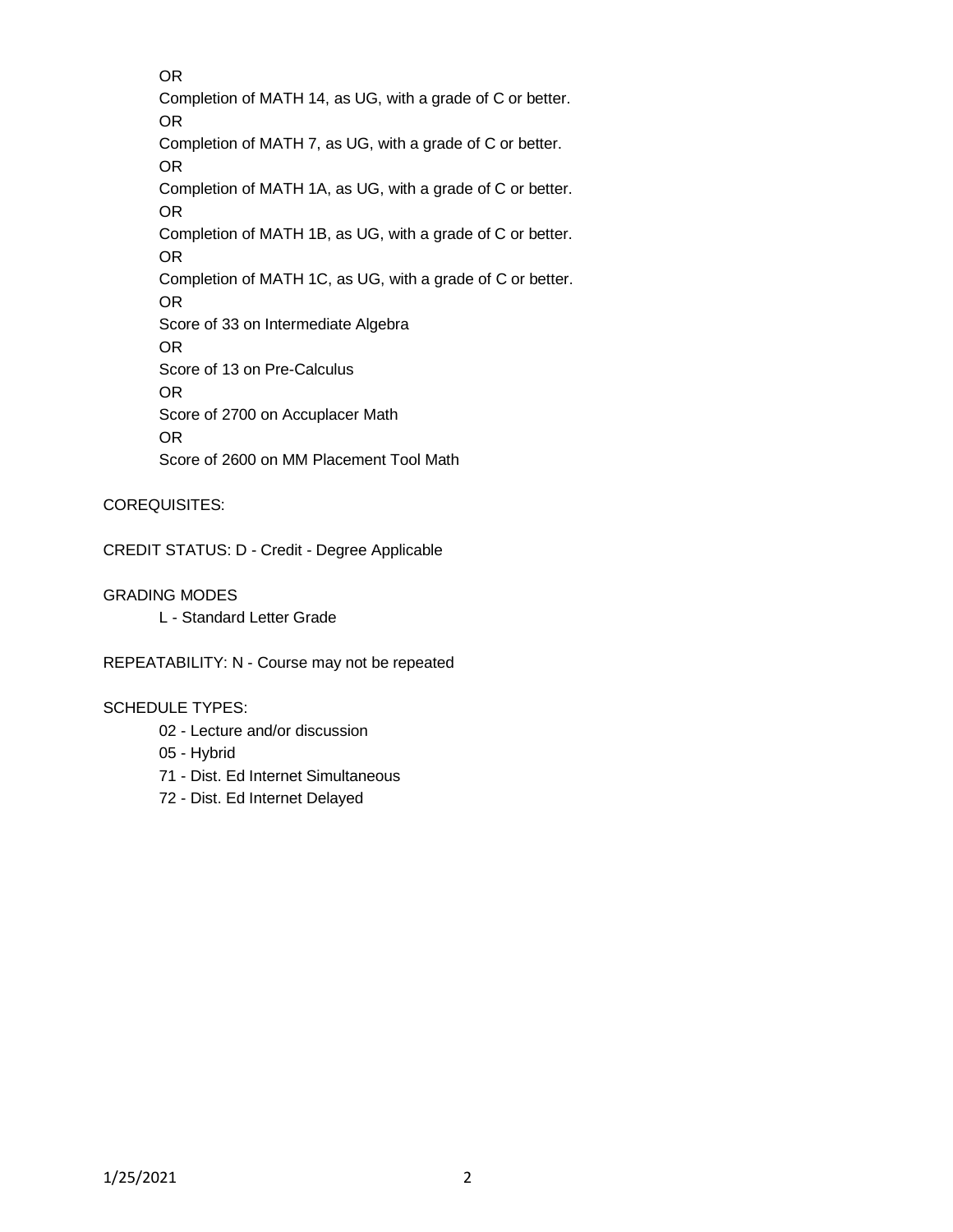### **STUDENT LEARNING OUTCOMES:**

1. Identify, describe, compare and contrast patterns, number relationships, prime numbers, composite numbers, and operation relationships of real numbers. Measure of assessment: Homework and exam Year assessed, or planned year of assessment: 2020 Semester: Fall

2. Identify, describe, compare and contrast algorithms to find estimates and exact answers to problems involving whole numbers, integers, and rational numbers. Measure of assessment: Homework and exam Year assessed, or planned year of assessment: 2020 Semester: Spring

3. Identify, describe, compare and contrast patterns and models of integer and arithmetic operations. Measure of assessment: Homework, term papers, and exam Year assessed, or planned year of assessment: 2020 Semester: Spring

4. Identify, describe, compare and contrast problem-solving methodologies involving whole numbers, integers, and rational numbers.

Measure of assessment: Homework, term papers, and exam Year assessed, or planned year of assessment: 2020

Semester: Fall

### **CONTENT, STUDENT PERFORMANCE OBJECTIVES, OUT-OF-CLASS ASSIGNMENTS**

Curriculum Approval Date: 12/8/2020

#### **DE MODIFICATION ONLY**

WEEK 1-2 6 HOURS CONTENT Introduction. Problem solving and algorithms. **HOMEWORK** Reading and problems from text. Research current journal articles that discuss ways in which children employ problem solving techniques and various algorithms using Common Core state and national standards. Students will develop classroom activities implementing Common Core standards. PERFORMANCE OBJECTIVES Students will describe, compare and contrast various problem solving techniques and algorithms such as modeling, looking for a pattern, guessing and checking, and working backwards. Students will explain the advantages and disadvantages of the various techniques and

create a classroom activity using one of the approaches.

WEEK 3-4 6 HOURS

CONTENT

Number sets and numeration systems.

HOMEWORK

Students will develop activities implementing Common Core standards.

Reading and problems from text.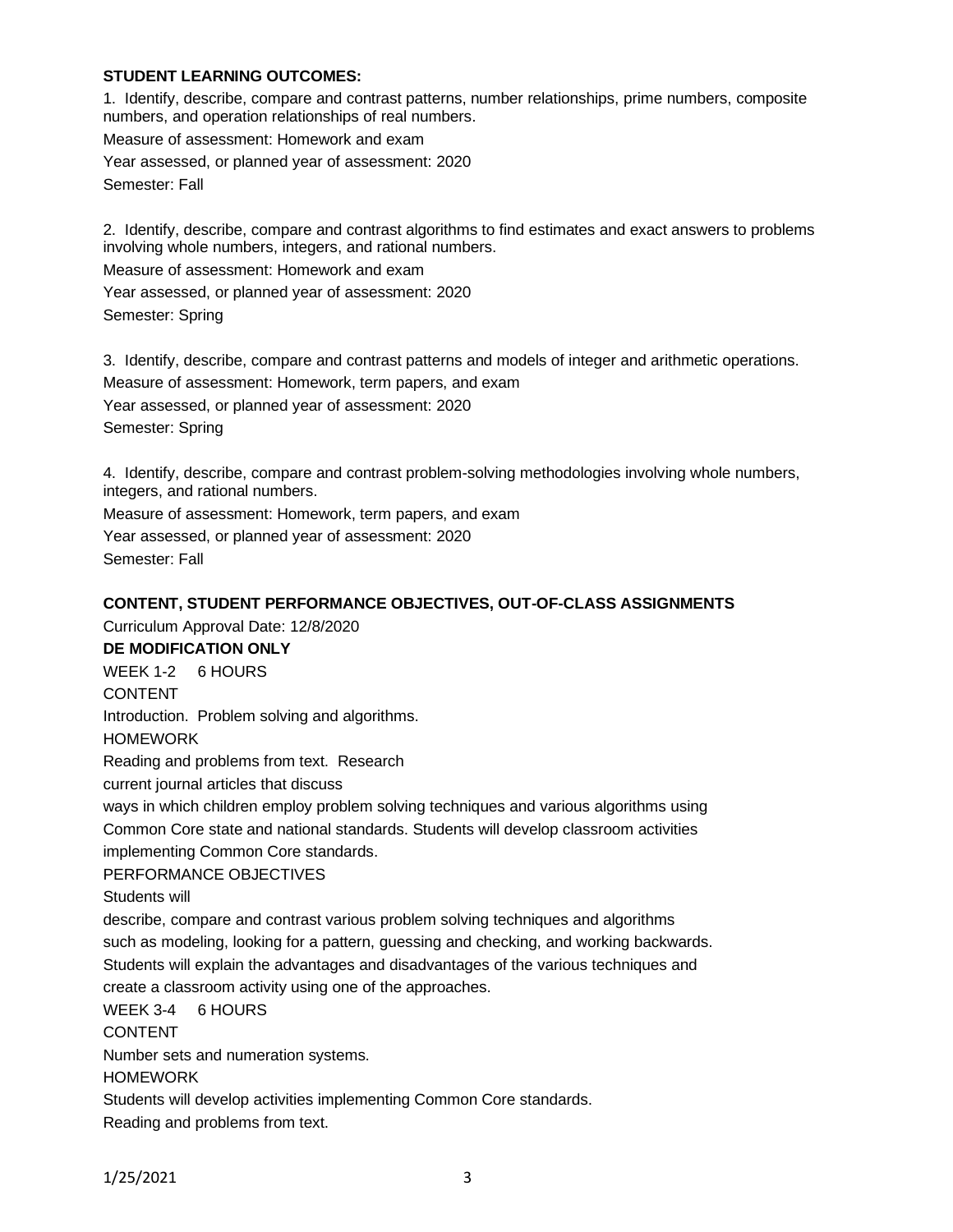### PERFORMANCE OBJECTIVES

Students will describe, compare and contrast the ways numbers are used in the real world. Students will describe, compare and contrast geometric, numeric, and verbal patterns in the Hindu-Arabic and other numeration systems. Students will develop projects emphasizing numerical connections and numerical reasoning. WEEK 5-6 6 HOURS CONTENT Whole number operations and properties. HOMEWORK Reading and problems from text. Research informal thinking strategies used by children to master basic number facts. PERFORMANCE OBJECTIVES Students will identify, set-up, and solve one-step problems. Students will identify, compare and contrast informal thinking strategies employed by children, and describe the ways arithmetic operations are connected. Students will work with the basic properties. WEEK 7-8 6 HOURS **CONTENT** Estimation and computation. HOMEWORK Reading and problems from text. Students will develop activities implementing Common Core state and national standards. PERFORMANCE OBJECTIVES Student will explain, compare and contrast estimation techniques and mental computational techniques. Students will work with the order of operations and properties of equality. WEEK 9-10 6 HOURS CONTENT Number theory. HOMEWORK Reading and problems from text. PERFORMANCE OBJECTIVES Students will identify prime and composite numbers. Students will describe and perform prime factorizations of composite numbers using divisibility tests. Students will work with the Fundamental Theorem of Arithmetic.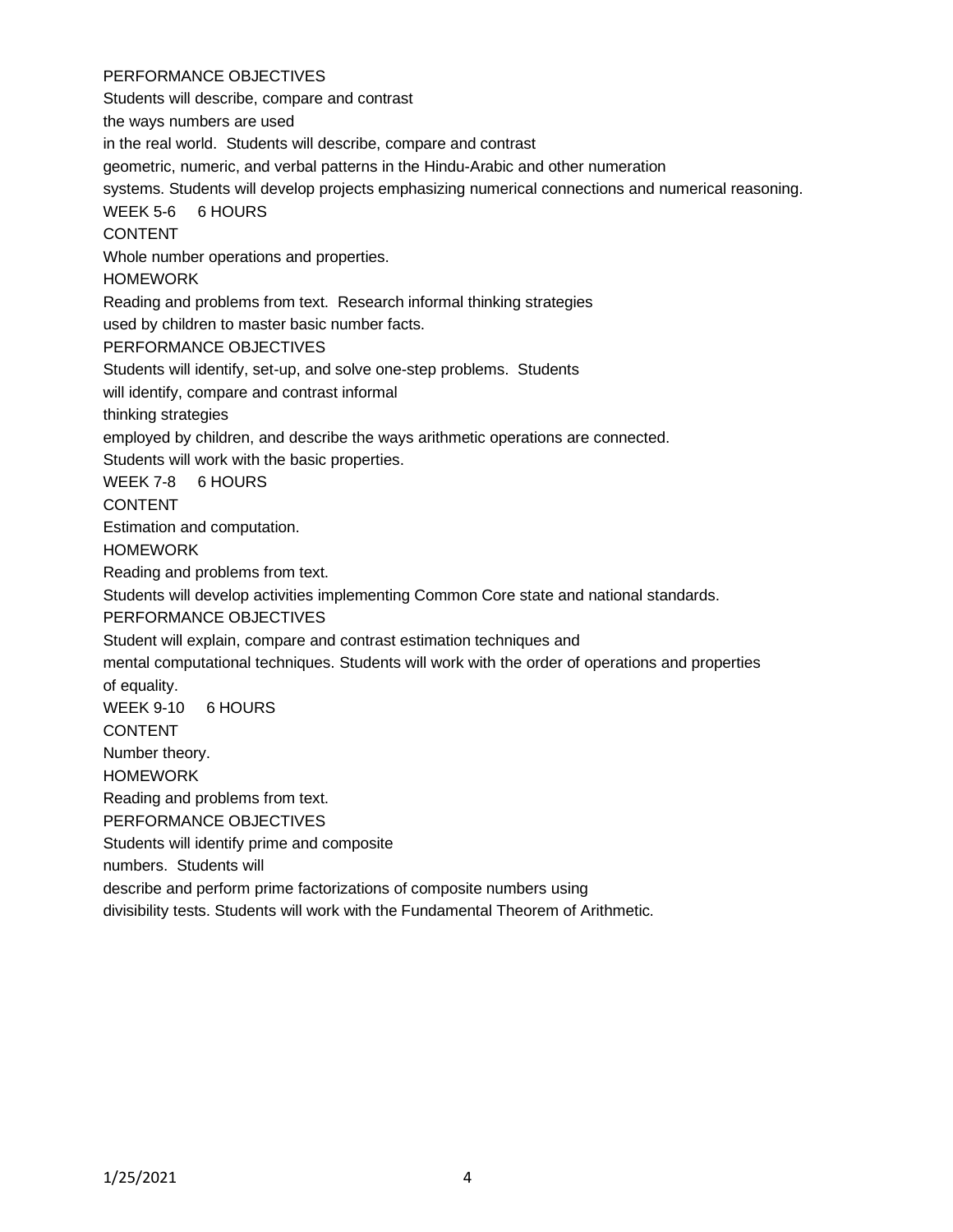WEEK 11-14 12 HOURS

CONTENT

Real numbers, integers, decimals, and fractions

**HOMEWORK** 

Reading and problems from text. Design and construct a manipulative to

explain integer operations.

# PERFORMANCE OBJECTIVES

Students will explain the structure and basic concepts of the whole, rational, and real number systems. Students will construct number line representations. Students will identify,

describe, compare and contrast opposites, negative and positive

numbers, decimals, fractions, and the rules for adding, subtracting, multiplying, and dividing numbers.

# WEEK 15-16 6 HOURS

CONTENT

Rational numbers and their decimal representations and irrational numbers.

**HOMEWORK** 

Reading and problems from text.

Students will develop activities implementing Common Core state and national standards.

PERFORMANCE OBJECTIVES

Students will identify, describe, compare and contrast fractions and

whole numbers on the number line. Students

will identify, describe, and work with greatest common divisors, least common multiples, and

equivalent fractions. Students will be able to identify, set-up, and

solve problems with fractions, ratios and proportions.

WEEK 17 3 HOURS

Presentation of research papers on topics emphasizing modeling, connections, reasoning, and representation.

Develop and present a classroom activity to go with the topic of the paper which aligns with Common Core standards.

WEEK 18 2 HOURS Final Exam.

# **METHODS OF INSTRUCTION:**

Lecture, designing lessons, projects and papers, small group work.

# **OUT OF CLASS ASSIGNMENTS:**

Required Outside Hours: 108 Assignment Description: Homework, group work, and partner work.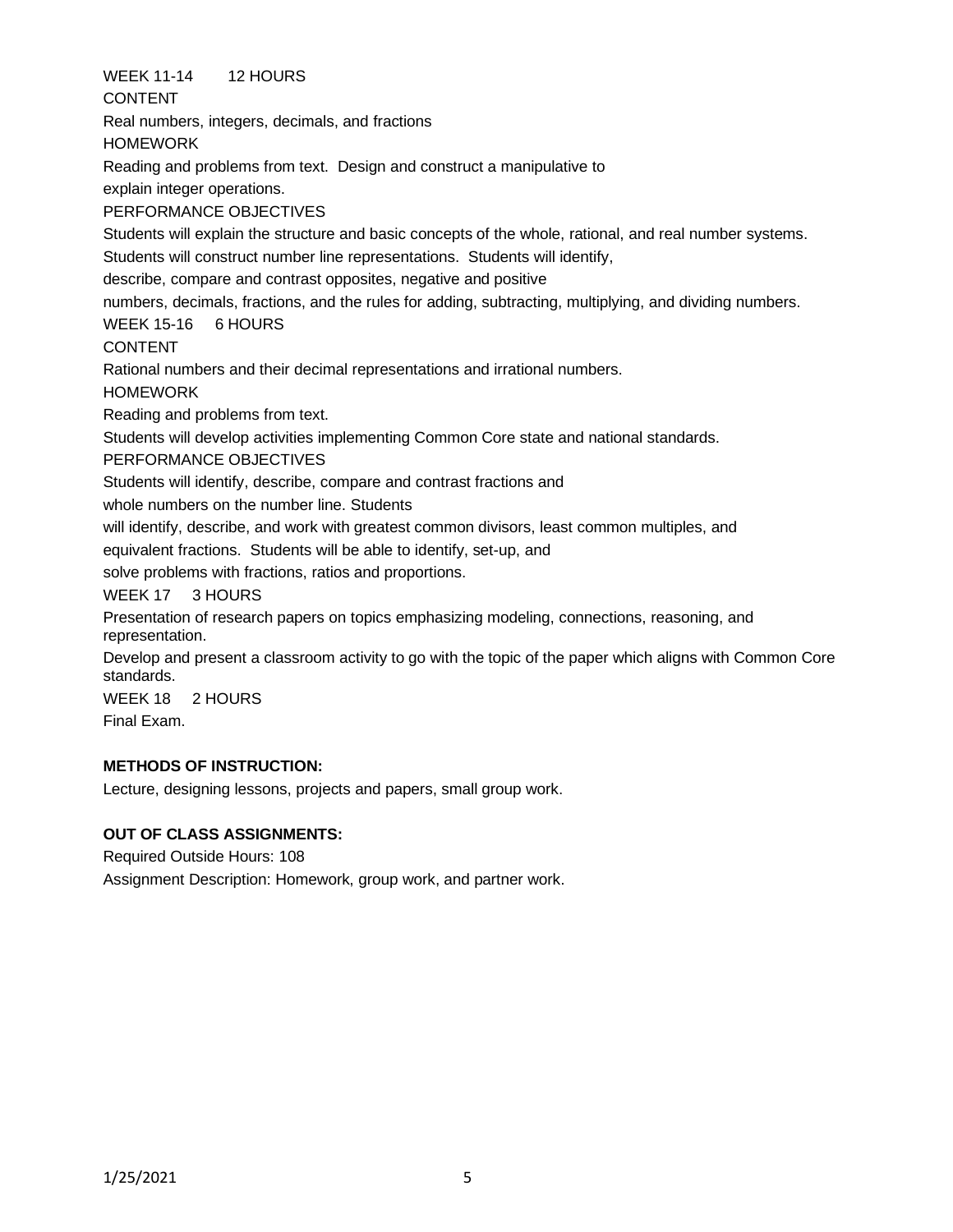### **METHODS OF EVALUATION:**

Writing assignments Percent of total grade: 20.00 % 20% - 30% Written homework; Term papers Problem-solving assignments Percent of total grade: 20.00 % 20% - 30% Homework problems; Exams Skill demonstrations Percent of total grade: 20.00 % 20% - 30% Class performance Objective examinations Percent of total grade: 20.00 % 20% - 30% Multiple choice; True/false; Matching items; Completion; Other: Short answer essay

### **REPRESENTATIVE TEXTBOOKS:**

Required Representative Textbooks Sybilla Beckmann. Mathematics for Teachers, 5th edition or other appropriate college level text.. Boston: Pearson,2017. ISBN: 9-78-0321-825728 Reading Level of Text, Grade: 12 Verified by: Microsoft Word